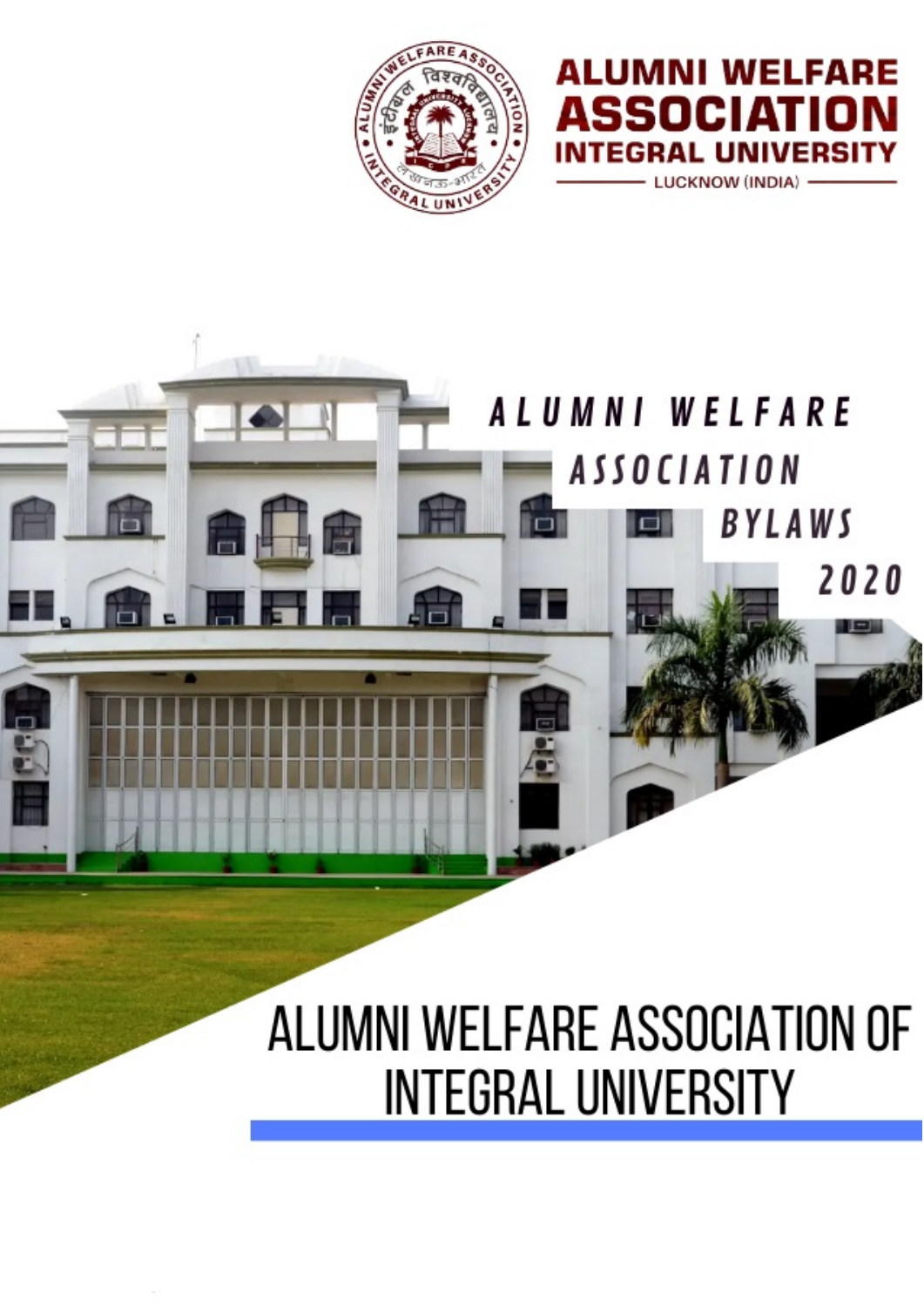# Alumni Welfare Association of Integral University Lucknow

- Article-1 **Name of the Association:** The name of the association shall be "Alumni Welfare Association of Integral University", registered under Societies Registration Act, 1860.
- Article-2 Jurisdiction: Uttar Pradesh
- **Article-3** Registration: Alumni Association of Integral University (hereinafter referred to as the Association) is an independent society of Alumni of Integral University (hereinafter referred to as University) registered under the Societies Registration Act, 1860.
- Article-4 Registered Office: The Association shall maintain its registered office at the campus of Integral University; however it may open other branch offices as decided by the Board of Directors of Association in accordance with the official exigencies.
- Article-5 Mission: The Mission of the Association shall be:
- **Section-I** To provide a vibrant forum that promotes interaction and networking among alumni of the University.
- **Section-II** To help alumni achieve their professional and societal goals;
- **Section-III** To help alumni in their hour of need;
- **Section-IV** To contribute to the University's vision of being recognized among the world's leading institutions in academics, research, outreach, and innovation;
- **Section-V** To function on charitable basis, and to run the Association on 'no profit no loss' basis;
- **Section-VI** To promote best practices in different areas of science, technology, Humanities and social sciences for the benefit of the society, especially weaker sections;
- **Section-VII** To create awareness about the University and its alumni in the public; and
- **Section-VIII** To assist deserving students from various section of the society particularly downtrodden strata and financially weaker section.
- **Article-6** Patron: The Vice Chancellor of the Integral University, Lucknow shall be the ex-officio Patron of the Association.
- Article-7 Membership: The Association shall have the following categories of members:
- **Section-I Regular Member**: An alumnus/alumna, who has received a degree/diploma awarded by the University and has not paid any subscription for Life Membership, shall be a Regular Member.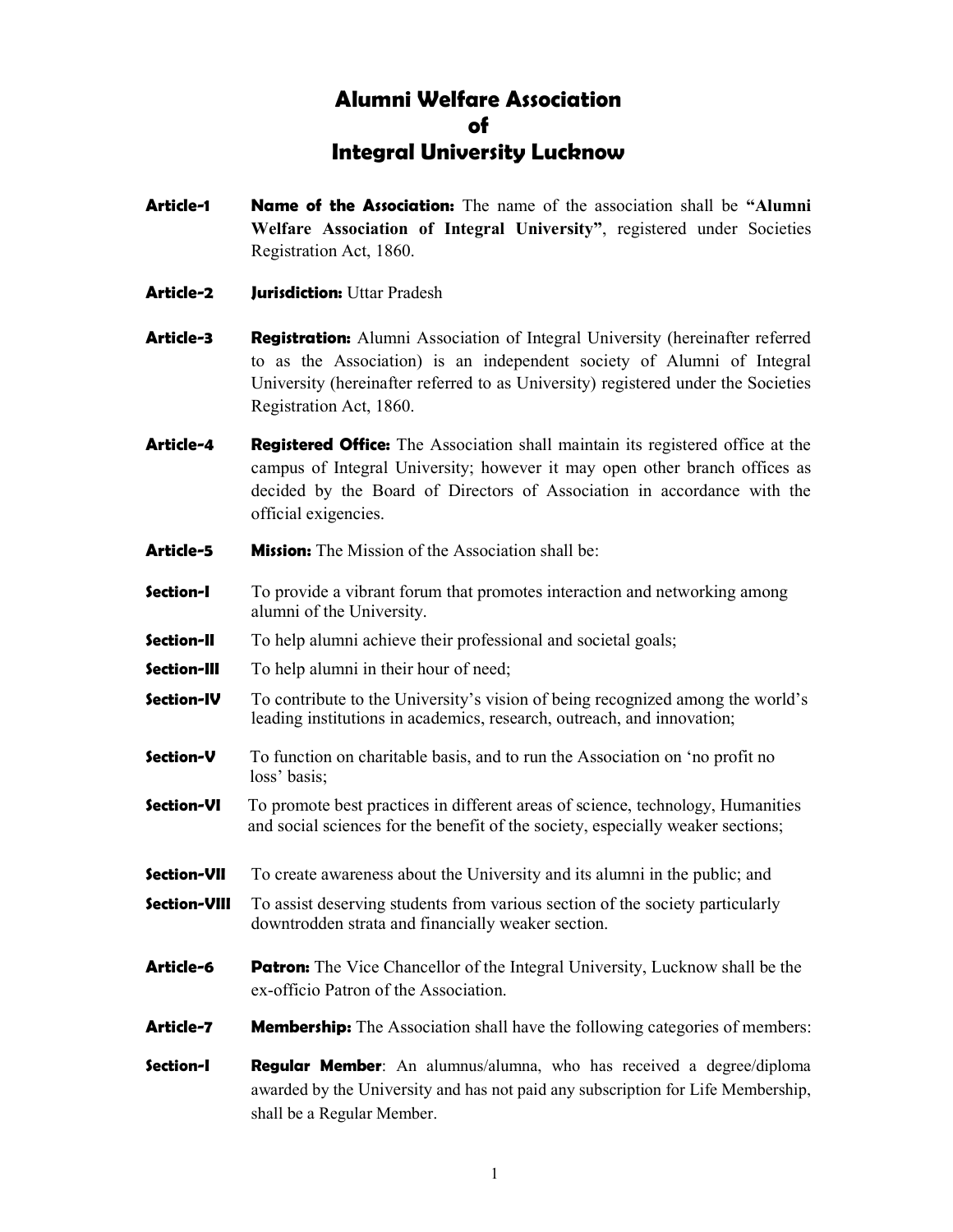**Section-II** Life Member: The following shall be a Life Members:

- a. An alumnus/alumna, who has received a degree / diploma awarded by the University and paid the subscription as prescribed by the Board of Directors of Association for Life Membership, and
- b. A faculty, who has served the University for at least one year and has paid one time subscription for Life Membership as prescribed by the Board of Directors of Association.
- **Section-III Honorary Member:** The following shall be an honorary member:
	- a. All the past Chancellors, Vice Chancellors, Registrars, Treasurers, Directors and Dean, Students' Welfare of the University.
	- b. All retired faculty who have served the University for more than ten years; and
	- c. An eminent person honoured by the University.
- **Article-8** General Body: The Regular and Life Members shall comprise the General Body of the Association.
- Article-9 Power of General Body: The General Body shall be the supreme body of the Association in taking decisions on any matter relating to the Association and on all matters brought before it by the Board of Directors of association or by any member of the Association. The General Body shall function in accordance with the By-Laws of the Association.
- **Article-10 Board of Directors:** The Association shall function through its Board of Directors (hereafter referred to as the Board) which shall comprise of the following Elected, Nominated and Ex-Officio members:

## Section-I Elected Members

- i. President: President shall be a Regular or Life Member of the Association.
- ii. Vice President: shall be a Regular or Life Member of the Association.
- iii. Secretary: Secretary shall be a Regular or Life Member of the Association and also be an employee of the University, preferably Dean, Students Welfare.
- iv. Treasurer: Treasurer shall be a Regular or Life Member of the Association and also be an employee of the University preferably Accounts Officer.
- v. Members: There will be seven members described as follows:
	- a. Member-1: Shall be Regular or Life Member of the Association with undergraduate degree in any subject from the University and a resident of India.
	- b. Member-2: Shall be a Regular or Life Member of the Association who has obtained Master"s degree in any subject from the University and a resident of India.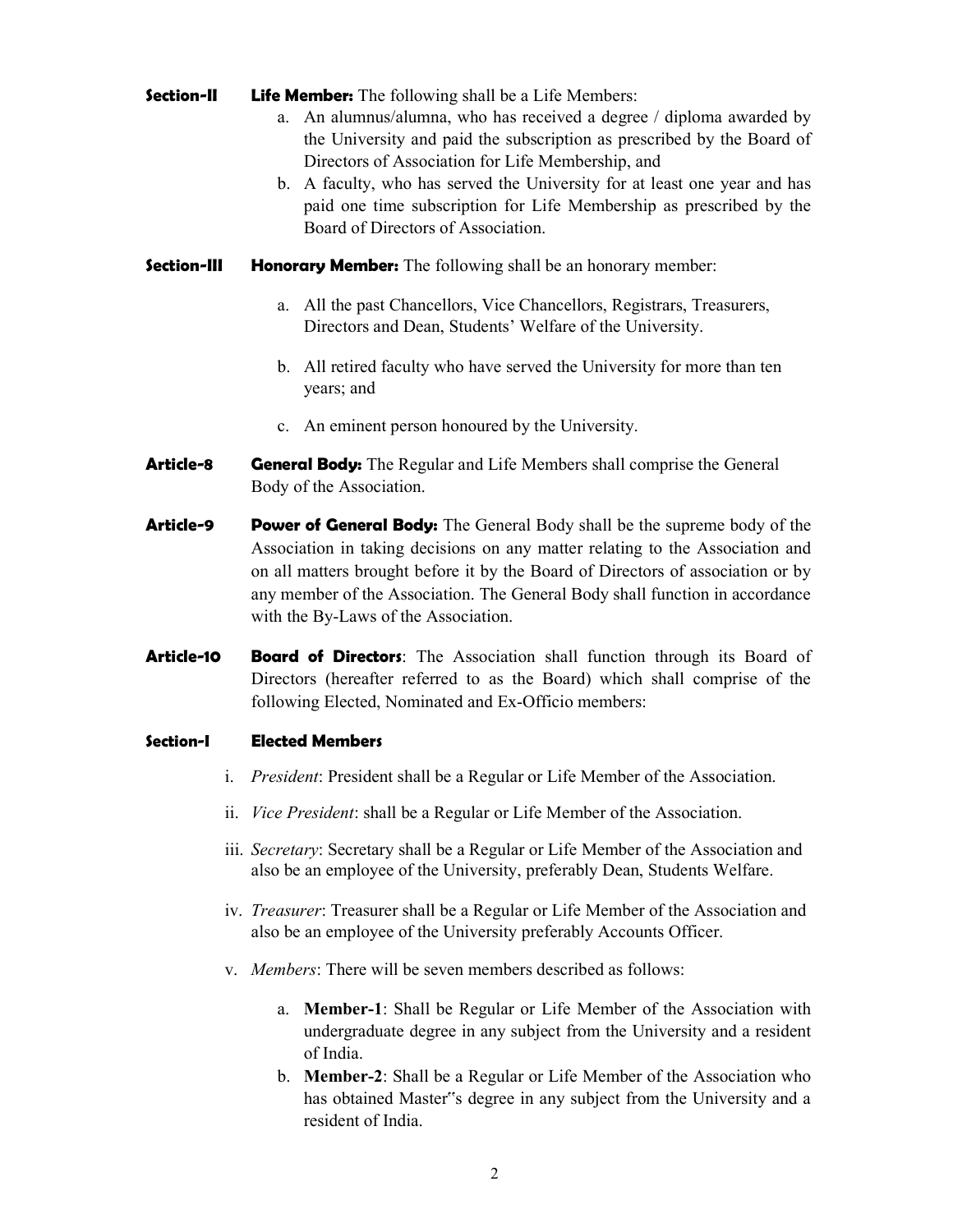- c. Member-3: Shall be a Regular or Life Member of the Association who has obtained Master"s degree in any subject from the University and is a resident of a country other than India.
- d. Member-4: This is reserved for an alumna of the University. She should be a Regular or Life Member of the Association who has obtained any degree from the University and is a resident of any country.
- e. Member-5: Shall be a Regular or Life Member of the Association and should have obtained Ph.D. degree in any discipline from the University and is a resident of India.
- f. Member:-6: Shall be a Regular or Life Member of the Association and should be a member of Executive Council of University.
- g. Member:-7: Shall be a regular of Life Member of Association. Should be a member of Parent Body of University i.e. Islamic Council for Productive Education.

## Section-II Nominated Members

- i. Distinguished Alumnus / Alumna: The Alumnus/Alumna who have been best achiever in various fields and awarded by Integral University shall be called distinguished Alumnus/Alumna. They will be regular or lifetime member of the Association. The Board of Director shall nominate such members.
- ii. One nominee of the Patron

## Section-III Ex-Officio Members

- i. Immediate past President of the Association
- ii. Immediate past Secretary of the Association
- Article-11 Term of Board of Directors: The term of the Board of Directors shall be two years from the date of assuming office and shall be reconstituted every alternate year.
- Article-12 Office Bearers: President, Vice President, Treasurer and Secretary shall be the office Bearers of the Association.
- **Article-13** Powers of the Board: For the purpose of implementing the decisions taken during its tenure, the Board shall be empowered to:
- **Section-I** Create the required administrative infrastructure for the office of the Association at the University and/or at other locations, as per official requirement and exigencies.
- **Section-II** Constitute various committees for the purpose of executing its responsibilities more efficiently, and
- **Section-III** Exercise other powers as described in By-laws of the Association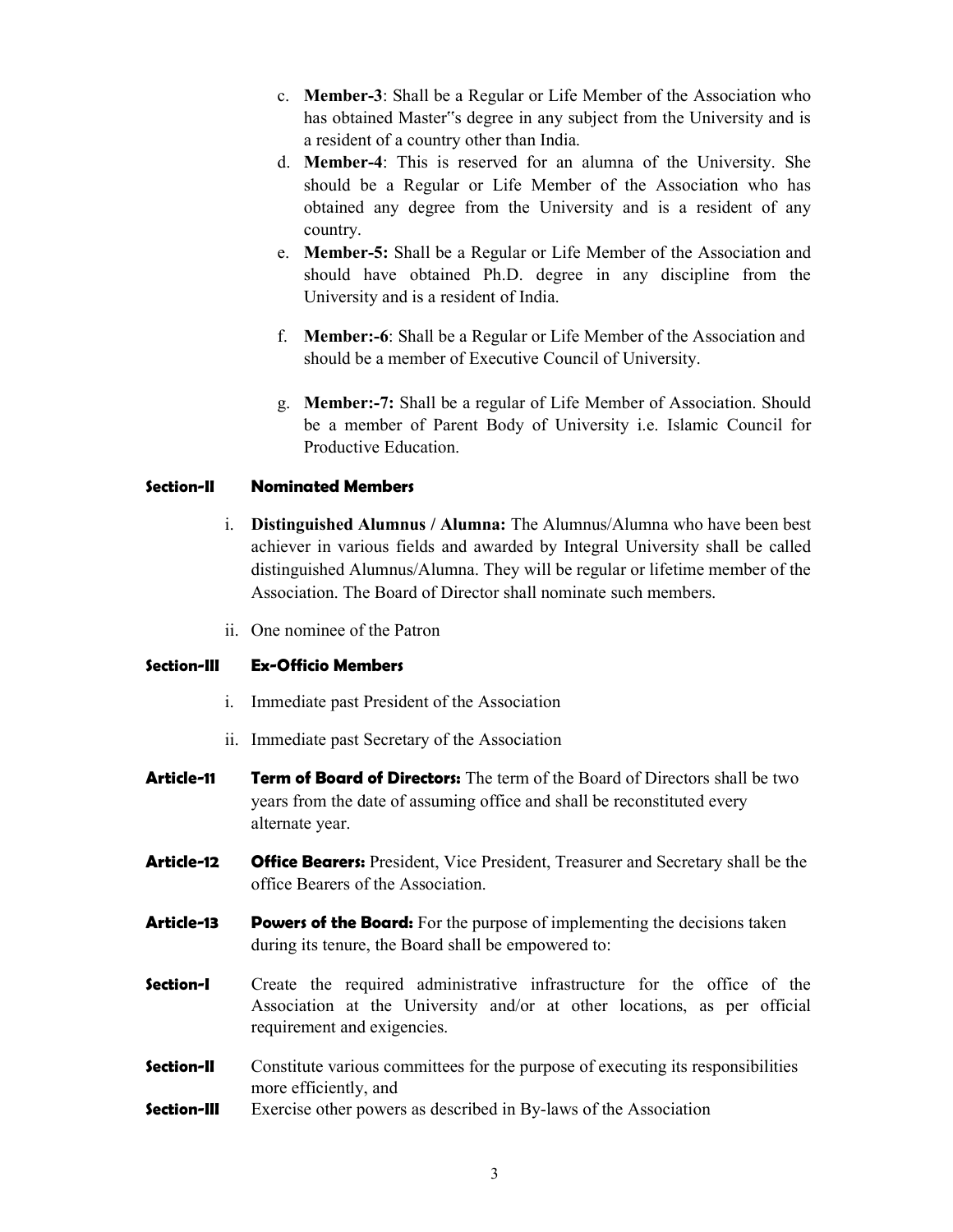**Article-14** Appointment of Board of Directors: The General Body shall appoint all the Office Bearers and other elected members of the Board through elections, which shall be conducted as per the procedure laid down in the By-laws of the Association.

## Article-15 Register of Members

- **Section-I** The Secretary of Association shall maintain a register of all members of the Association in the form approved by the Board. The register shall be kept open for inspection by all members of the Association and any person authorized by the board or as per provisions of the Societies Registration Act, 1860 and rules as applicable. The register shall also be hosted on the website of the Association with appropriate security checks.
- **Section-II** Updating of Register and Enrollment of Members The Board shall frame guidelines for updating the register of members on a continuous basis.
- **Section-III** Notwithstanding above the provision of the By-Law, there shall be no updating of Register after the announcement of the schedule of elections. However, clerical errors would be allowed to be rectified with the orders of the Election Officer appointed under By-Law.

## Article-16 General Body

- **Section-I** Meetings of General Body: A meeting of General Body of the Society may be ordinary or extraordinary. The Annual General Body Meeting (AGBM) of the Society shall be called the Ordinary General Body Meeting. All other General Body meetings shall be called Extraordinary General Body Meetings (EGBM).
	- a. **Notice Period** Notice of fifteen days for any meeting of General Body, whether ordinary or extraordinary, shall be given to the members by postal service or courier service or email at their addresses registered with the Association, specifying the place, date, time and agenda. The accidental omission to give or non-receipt of such a notice to a member shall not invalidate the proceedings of any General Body Meeting.
	- b. **Notice** Subject to the provisions given in these Rules, the date, time and place of the General Body Meeting shall be notified by the President or Secretary under his signature. In case of email notice, email emanating from the President or the Secretary shall be deemed to be signed by them.
	- c. **Decisions** A motion on any matter for decision in the Annual General Body Meeting (AGBM) or Extraordinary General Body Meeting (EGBM) shall deemed to have been passed by General Body.

## Section-II Annual General Body Meeting (AGBM)

- a. **Frequency of Meeting** The Annual General Body Meeting (AGBM) shall be held once in every year at such time and date as the Board of Directors shall determine.
- b. **Business** The business of the Annual General Body Meeting (AGBM) shall be:
	- i. To receive and to adopt the Association"s audited statement of accounts of the preceding year,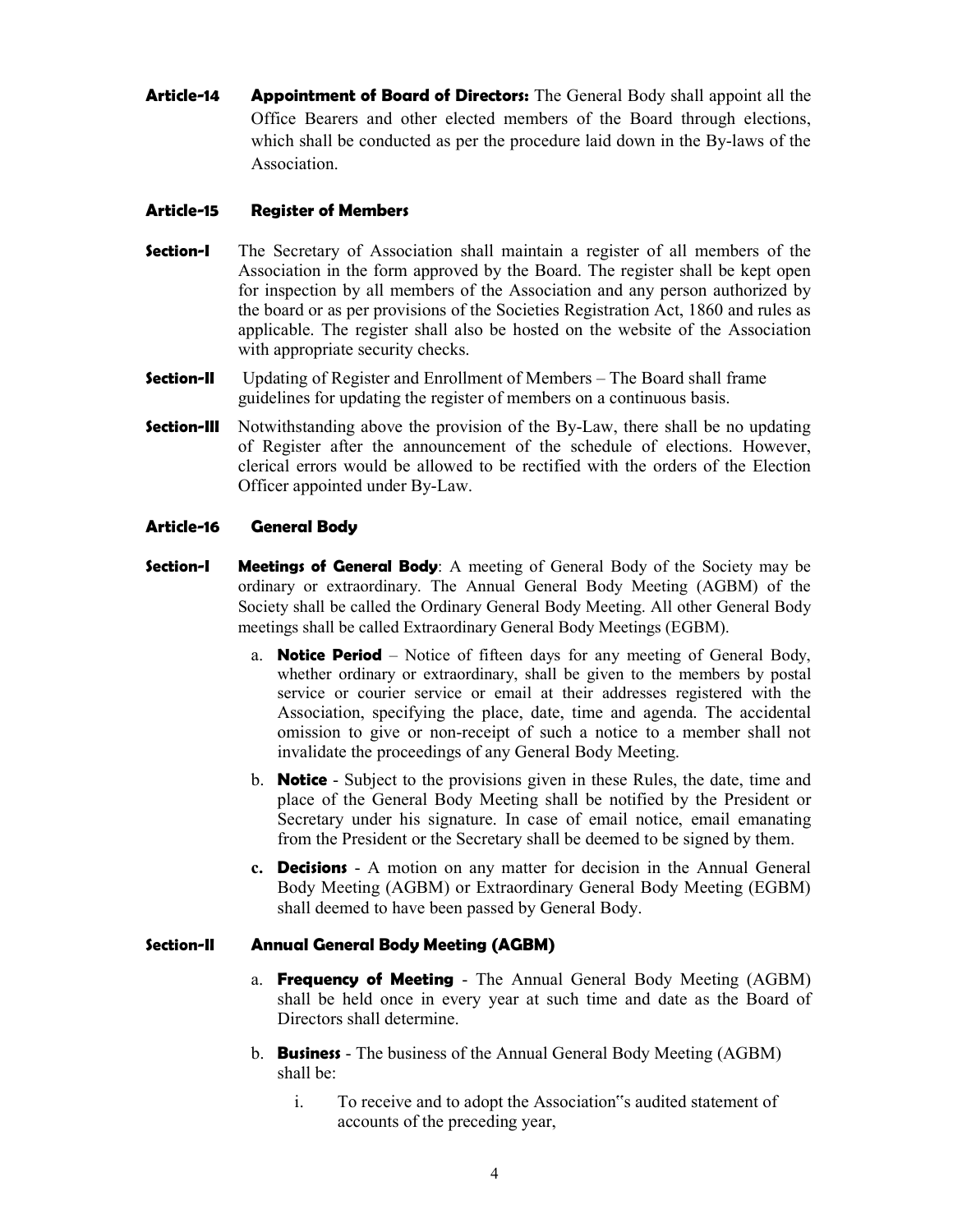- ii. To receive and approve annual report of the Association with or without amendment,
- iii. To approve appointment of Auditors and terms and conditions of their appointment, and
- iv. To transact any other business as proposed by the Board.
- c. **Venue** Unless otherwise decided by the Board of Directors, all AGBMs/EGBMs shall be held in the registered office of the association in the campus of the Integral University.

## d. Quorum

- i. The quorum of Annual General Body Meeting (AGBM) shall be 50% of total strength of members of the General Body, personally present, among whom at least two office bearers, including Secretary and Treasurer, and one member of the Board must be present.
- ii. If the quorum is not complete, the meeting may be adjourned and reconvened at any time after a gap of half an hour, in which quorum shall be ten members personally present, among whom at least Secretary and Treasurer must be present.
- iii. Even after adjournment, if the quorum is not complete, the meeting may be adjourned and reconvened next day, in which no quorum shall be needed, but Secretary and Treasurer must be present, provided that if business relates to any subject other than specified in the By-Law, the President or Vice President and Secretary must be present in the meeting.

Any business relating to amendment in these By-laws shall be decided in accordance with the provisions of By-law.

## Section-III Extraordinary General Body Meeting (EGBM)

- a. **Requisition to Convene** Extraordinary General Body Meeting (EGBM) may be convened by the Board of its own motion or upon a requisition made in writing by not less than twenty members of the General Body. Such a requisition shall specify the purpose of the meeting and must be signed by all such members and shall be delivered at the Registered Office of the Association. Within a period of fifteen days of the receipt of such a requisition, the Board shall notify programme for EGBM specifying the agenda as per the requisition.
- b. President may Convene For the purpose of taking decision of the General Body on a specific matter, the President may also convene Extraordinary meeting of the General Body.
- c. **Venue** The venue for holding the EGBM shall be decided by the Board.
- d. **Business** The business of Extraordinary General Body Meeting (EGBM) shall be confined to the specific matter(s) for which it has been called and no other matter shall become admissible for the discussion.
- e. Quorum
	- i. The quorum of Extraordinary General Body Meeting (EGBM) shall be 50% of total strength of the members of the General Body, personally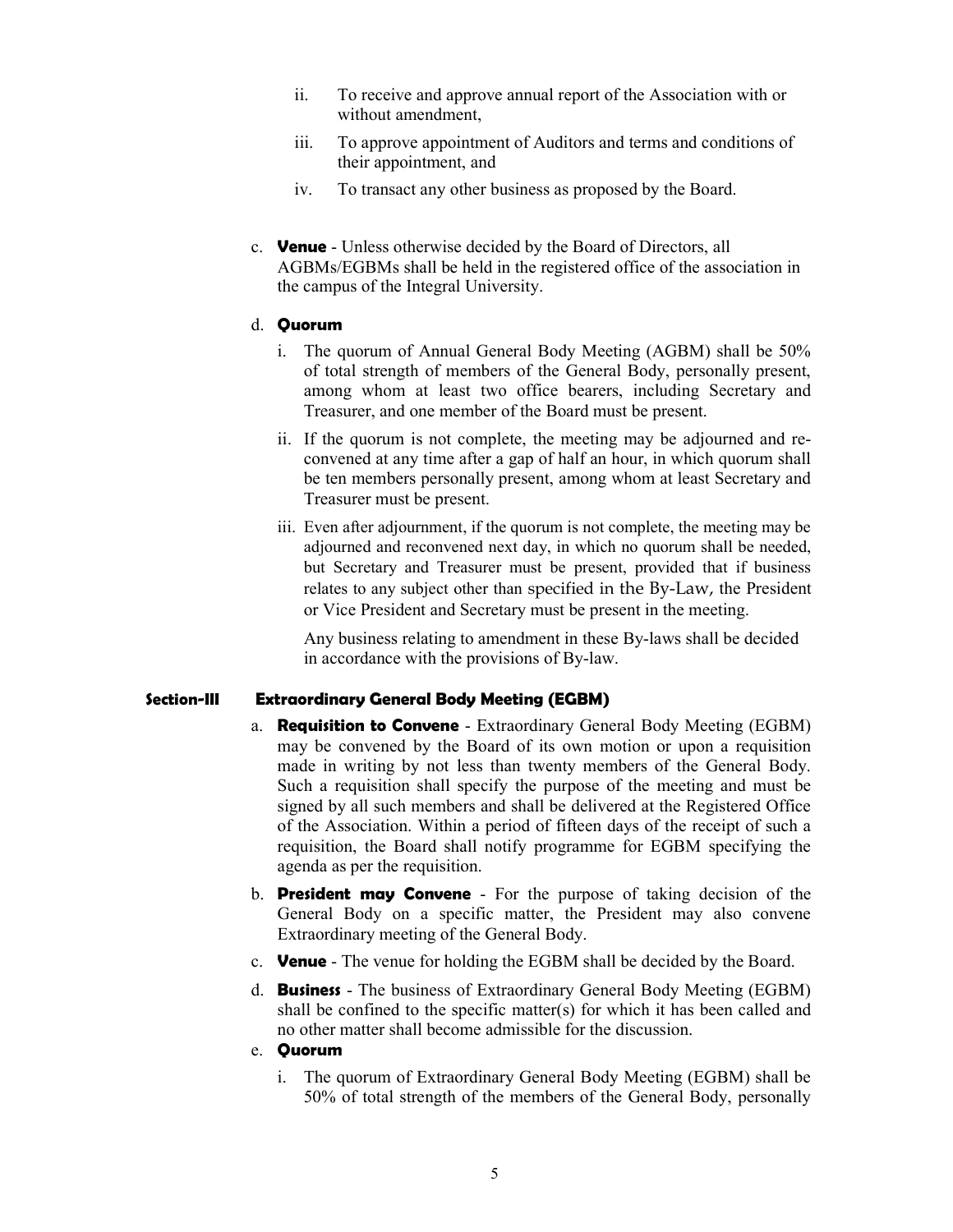resent, among whom at least two office bearers, including President or Vice President and Secretary, must be present.

- ii. If the quorum is not complete, the meeting may be adjourned and reconvened at any time after a gap of half an hour, in which quorum shall be ten members personally present, among whom at least Secretary and Treasurer must be present.
- iii. Even after adjournment, if the quorum is not complete, the meeting may be adjourned and reconvened next day, in which no quorum shall be needed, but President or Vice President and Secretary must be present, provided that any business relating to amendment in Constitution and these By-laws shall be decided in accordance with the relevant provisions.

#### Article-17 Powers of Board of Directors:

- **Section-I** The Board shall have full powers and authority to take decisions and action, which may be expedient for meeting the objectives of the Association which are broadly mentioned as follows:
	- i. To look after and manage the affairs including office of the Association,
	- ii. To manage and expend the funds of the Association in such manner as considered most beneficial for the purpose of realizing the objectives of the Association,
	- iii. To invest funds in scholarships of children of Alumni studying in various courses of the university based on financial weaker or meritorious criteria,
	- iv. To conduct conferences, seminars etc from time to time,
	- v. To invest funds in nationalized banks or financial institutions,
	- vi. To raise funds, including accepting donations and subscriptions with or without any conditions, and frame guidelines for doing so,
	- vii. To prescribe and revise Life Membership fee,
	- viii. To approve annual budget,
	- ix. To approve annual audited statement of accounts, audit report and annual report of the previous year and present them before the Annual General Body Meeting (AGBM) for its approval,
	- x. To recommend appointment of Auditors and their terms and conditions for the approval in AGBM,
	- xi. To appoint staff for managing the affairs on such terms and conditions as may be considered necessary,
	- xii. To delegate powers to Office Bearers and other Members of the Board, including impeachment of elected, nominated or Ex-officio member based on unruly or negative conduct or deliberate/regular absence for long time from duties without valid reasons,
	- xiii. To accept resignation of a member of the Association,
	- xiv. To accept resignation of any of the Office Bearer or other member, whether elected, nominated or ex-officio, of Board,
	- xvi. To acquire in the name of the Association by gift, purchase, exchange, lease on hire or otherwise any kind of land and building, To build, construct and maintain buildings of the Association,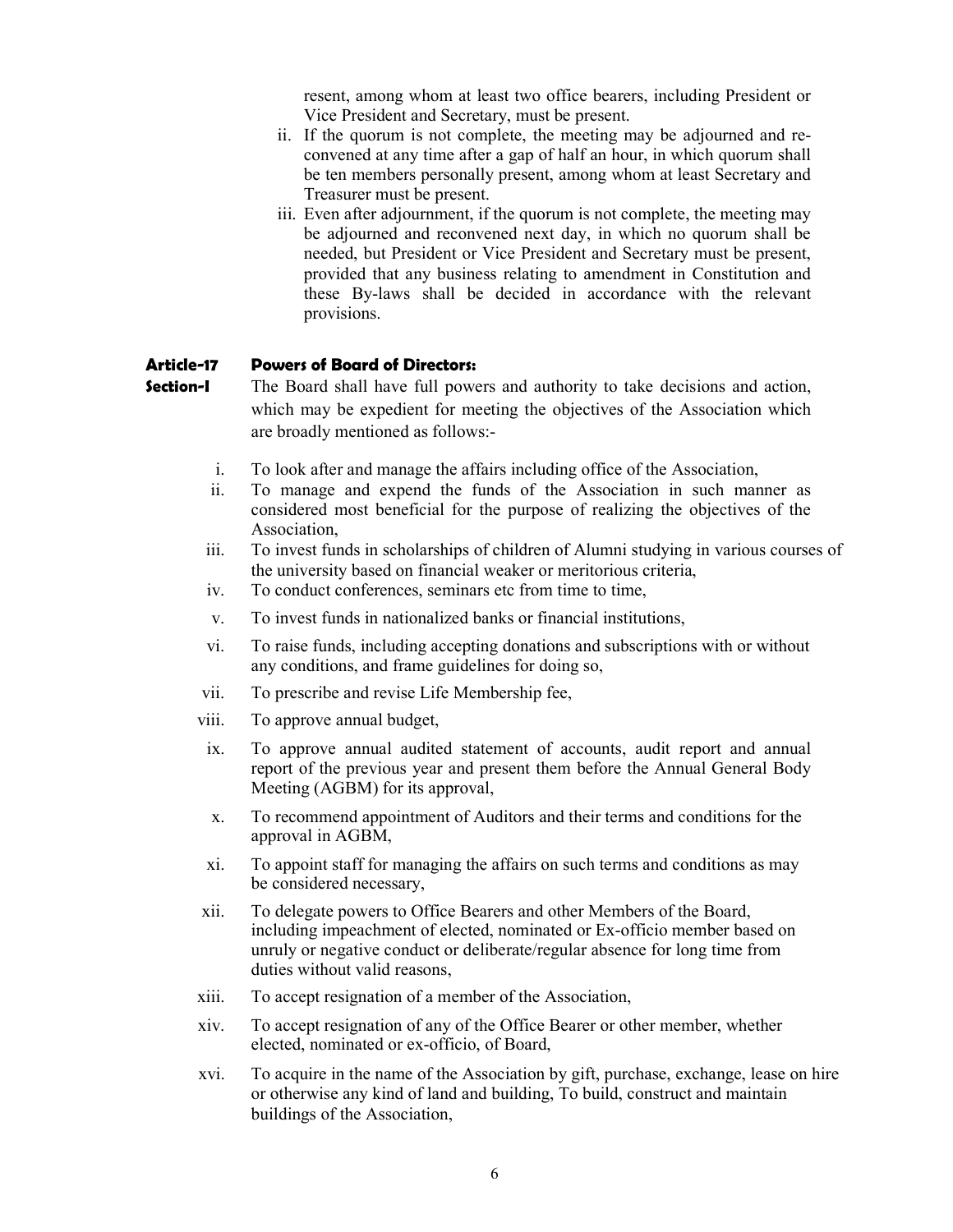- xvii. To collaborate with any association, society or institution having aims & objectives similar to those of this Association or which may be useful in realizing the objectives of this Association,
- xviii. To participate and/or enter into contracts on behalf of the Association and to vary and rescind such contracts,
- xix. To delegate any of the powers of the Board to any officer or sub-committee or committee,
- xx. To appoint any committee or sub-committee, consisting wholly or partly of members of the Association and delegate any of its powers to such a committees or sub-committee and prescribe its terms of reference,
- xxi. To interpret the By-laws, which shall be final and binding upon members,
- xxii. To function purely on charitable basis and to run the Association on "no profit no loss" basis, and
- xxiii. To take any other action in the interest of the fulfillment of the objectives of the Association.

## Section-II Duties of Office Bearers

#### i. President

- a. President shall be the Chief Executive of the Association. He shall convene and preside over the meetings of the Board as well as the General Body and shall maintain or cause to maintain their minutes. In his absence, the Vice-President shall preside at the meeting General Body and the Board and exercise all such powers. In the absence of the President and the Vice-Presidents, the General Secretary shall preside at the meetings of General Body Meeting and the Board and exercise all such powers.
- b. Subject to the provisions of the By-Laws of the Association, he shall make announcements regarding meetings of General Body, elections and proposed amendments to the By-Laws.
- c. In case of tie between members present in a meeting of General Body and Board on any agenda or issue, the President or in his absence Vice President or any other person, who is presiding the meeting in his place, shall have the casting vote.
- d. Subject to any subsisting interpretation given by the Board, the President or in his absence Vice President or any other person, who is presiding the meeting of General Body or Board, shall have authority to interpret the Bye-Laws of the Association for the purpose of conducting the meeting and deciding the questions arising at such meeting.

#### ii. Vice Presidents

The Board or the President may assign any responsibility to Vice Presidents. In the absence of President, the Vice Presidents shall preside over meetings of the General Body and the Board and exercise all powers of the President.

#### iii. Secretary

- a. The Secretary shall look after the affairs of the Association under the supervision of the President.
- b. Secretary shall be head of the Registered Office and Head Office of the Association. He shall maintain and keep or cause to be maintained and kept all records of the Association, including register of members, elections, minutes and agenda and all other records of the meetings of the General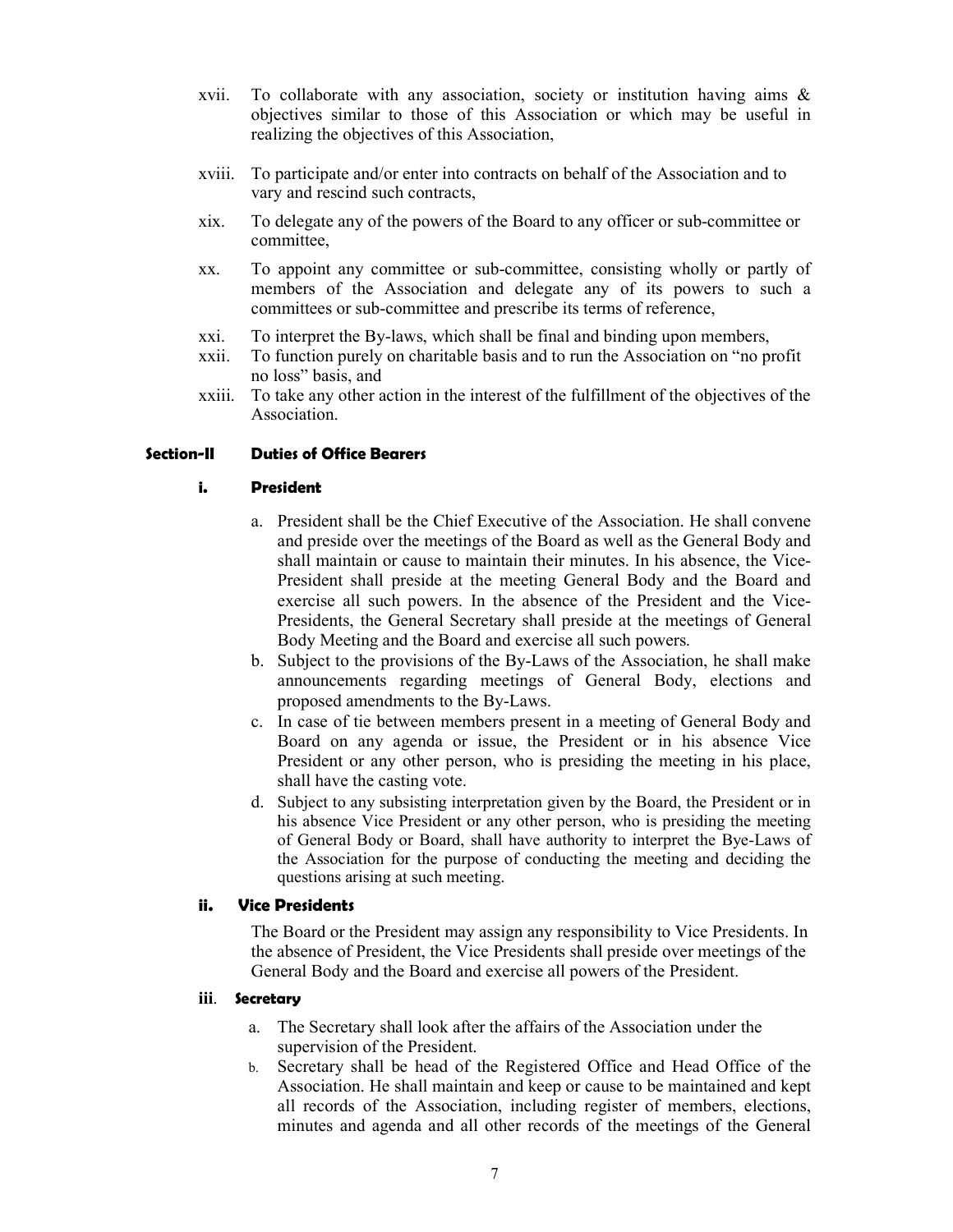Body, Board and committees and sub-committees constituted by General Body, Board or President.

- c. He shall act as liaison between the Association and the University on one hand and the Association and the University"s student body on the other. He shall also represent the Association in various bodies and meetings of the University.
- d. He shall do everything necessary to give effect to the resolutions passed and decisions taken by the General Body and Board. He shall keep the President and the Board apprised of the progress made in this respect from time to time.
- e. Jointly with Treasurer, sign all cheques.
- f. He shall also file all returns under the Societies Registration Act, 1860 Income Tax GST Act and rules made there-under and any other law mandating filing of returns.

#### iv. Treasurer

The Treasurer shall advise the Board on financial matters, supervise all financial transactions and cause to maintain and supervise account records of the Association. In particular, he shall deal with or take action on the following:

- a. All financial transaction,
- b. Receipts and Expenditure of the Association,
- c. Collection of Membership subscription and dues,
- d. Collection of grants and donations received by the Association,
- e. Compilation of Statements of Accounts,
- f. Audit of accounts and making all records available for the scrutiny, to the auditors,
- g. Present Annual Accounts and Audit Reports before the Board and in the Annual General Body (AGBM),
- h. Ensure that all accounts books are maintained properly and are up to date,
- i. Make investment by way fixed deposits and security in banks in consultation with Secretary,
- j. Filing in consultation with Secretary, returns under the Income Tax Act, Foreign Exchange regulation Act and any other prevailing law,
- k. Ensure that all the due payments are made to the Association and issue all necessary receipts, and
- l. Keep the Board informed of the financial condition of the Association.

#### Article-18 Management of Funds

- a. All investments of the funds of the Association, including receipts of deposit and all deeds and documents relating to any of the properties of the Association, shall be kept for safe custody with the Secretary or with a bank as approved by the Board.
- b. Subject to the approval of the Board, the Secretary and Treasurer shall deal with and dispose of all properties, whether movable or immovable, and the income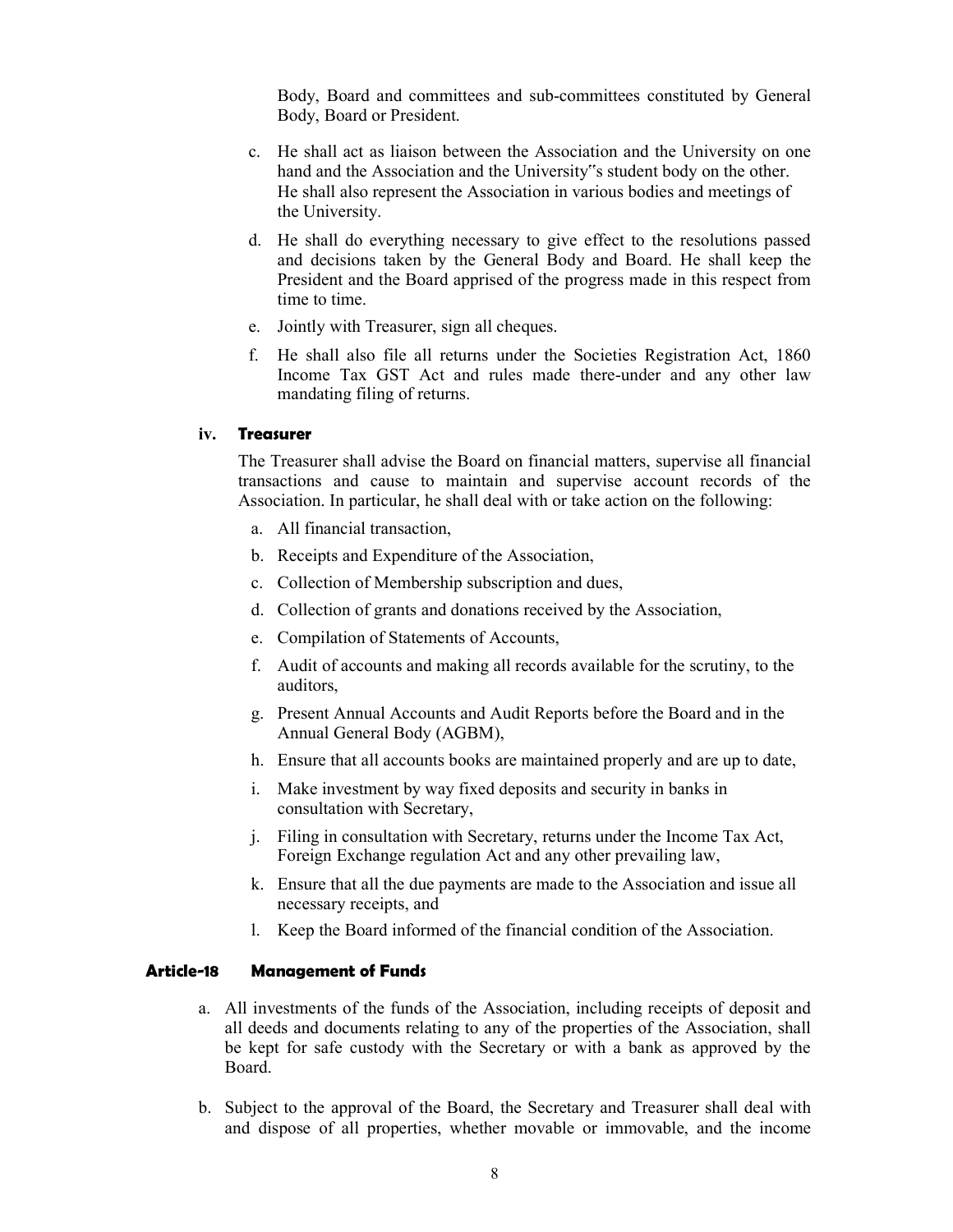thereof in accordance with the direction of the Board evidenced by a resolution and not otherwise.

- c. Subject to the approval of the Board evidenced by a resolution thereof, all documents whether relating to any immovable or movable property, whether made over to the Association or belonging to the Association including Agreements, Conveyances, Mortgages, Deeds of gifts or leases shall be in the name of the Association and executed by the Secretary or any other Office Bearer authorized by the Board.
- d. None of Office Bearers and Members of the Board shall be entitled to stipend, salary and pay from the Association. However, they shall be entitled to reimburse themselves or pay and discharge out of the Funds of the Association expenses incurred and payment made by them in or about execution of the objectives of the Association or in relation thereto with the approval of the President.
- Article-19 Audit of Accounts Auditors shall present their report to the Board, who shall place the same with its report in the Annual General Body Meeting (AGBM) for the consideration and approval of the General Body.
- **Article-20 Bank Account** The Association shall open account(s) in bank (s) as decided by the Board. The bank account(s) shall be operated jointly by Treasurer or Secretary along with Dean, Students' Welfare. The bank (s) shall be authorized to honour all cheques, bills, drafts etc. presented before them and to act upon their direction.

## Article-21 Meeting of Board

- **Section-I** The Board shall meet as often as required, but at least once in every two months by giving a notice of at least ten days through post or email to all members of the Board at their addresses available with the Association. A shorter notice shall be valid if agreed upon by President.
- **Section-II** The notice and agenda for holding meeting of the Board shall be issued by the Secretary after obtaining the consent of the President or in the absence of the Secretary, notice will be issued by the President.

The quorum at any meeting of the Board shall be minimum five members among whom President or Vice President and Secretary shall be present. If the quorum is not complete in any meeting, next meeting may be convened at any time, in which quorum shall be three members personally present, among whom President or Vice President and Secretary must be present. Note:

- a. The personal presence means presence at the venue in persons, over Voice on Internet Protocol, telephonic conference call or any such reliable system approved by the Board.
- b. Meeting by Circulation For an urgent matter, decision can also be taken by circulating an agenda amongst the members of the Board by the Secretary after obtaining approval of the President or President himself.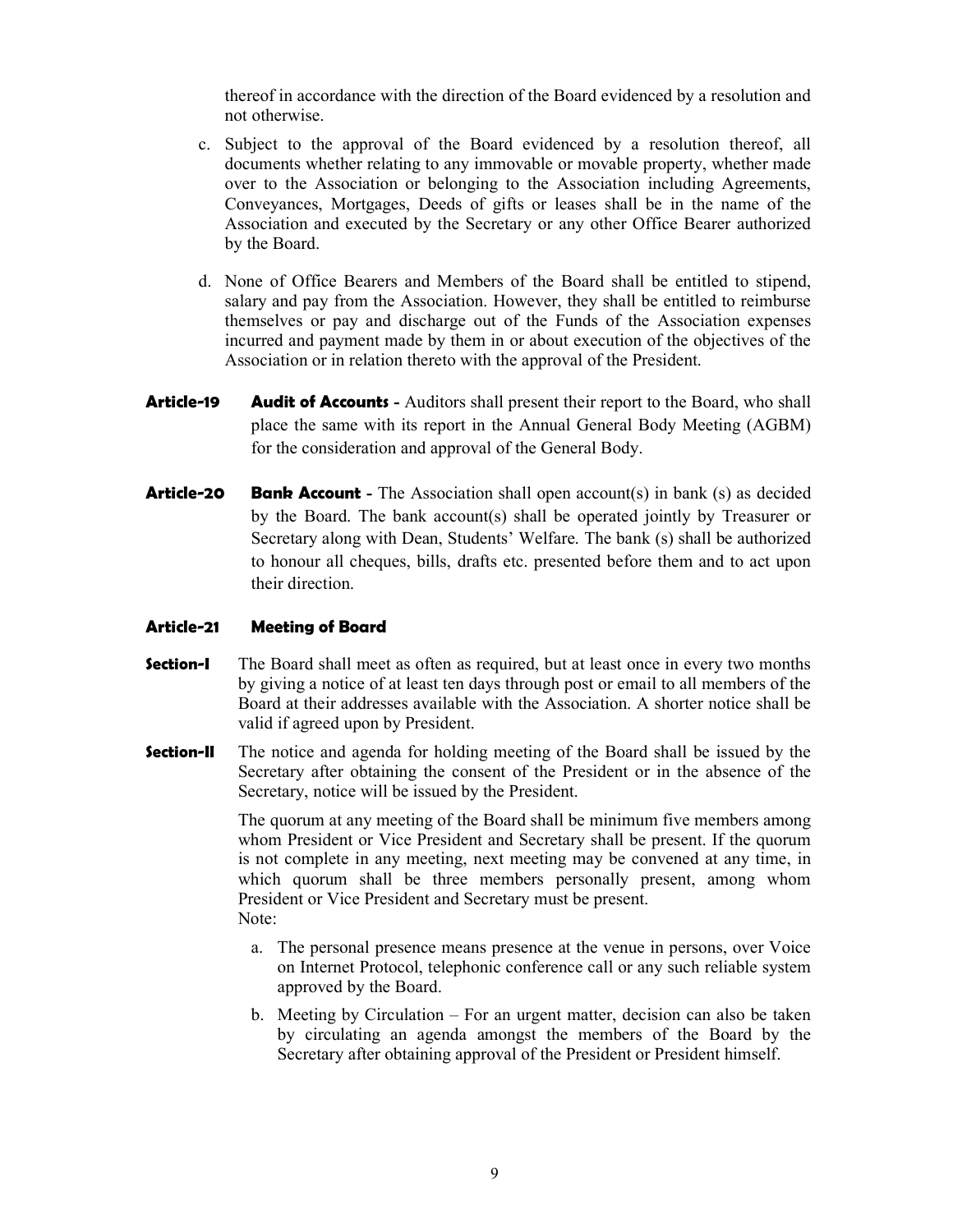## Article-22 Election of Office Bearers and Elected Members of the Board

## Section-I General

- a. All the elected posts of the new Board of Directors shall be filled by elections in the General Body every alternate year.
- b. Every member of General Body shall be eligible to be elected as President, Vice President, General Secretary and Treasurer and elected members of the Board,
- c. Every member of the General Body shall have one vote for each post. Vote by proxy is in no case permitted.
- d. A member shall not be eligible to hold the same position in the Board for more than two terms.
- e. Every member of the General Body shall have the right to cast only one vote for each post, and to propose and second only one candidate for each of the elected positions of the Board of Directors.
- f. **Election Officer** On behalf of the General Body, elections shall be conducted by an Election Officer, appointed by the outgoing Board at least 90 days in advance. The Election Officer shall be an employee of the University, not below the rank of Professor, and should not be member of the Association. He should be familiar with the Information and Communication Technologies.
- g. The Board shall also convene Annual General Body Meeting or Extraordinary Meeting of General Body to obtain and adopt the election results and announce the names of elected members of the Board for the next term.

## Section-II Conduct of Elections

- a) The Election Officer shall be responsible for receipt of nominations, acceptance of withdrawals, scrutiny of nominations, hearing objections against nominations, actual conducting of elections and announcement of election results in the meeting of General Body.
- b) Within thirty days of his appointment, the Election Officer shall notify the schedule of elections, which shall include the dates and times of following:
	- i. Receipt of nominations in form as approved by Board,
	- ii. Publication of all the nominations,
	- iii. Filing objections against the nominations and scrutiny thereof,
	- iv. Decision on objections,
	- vi. Publication of valid nominations,
	- vii. Withdrawal of nominations,
	- viii. Publication of final list of contesting candidates,
	- ix. Voting by way of secret ballot, postal ballot and secured web portal,
	- x. Counting of votes, and
	- xi. Announcement of results.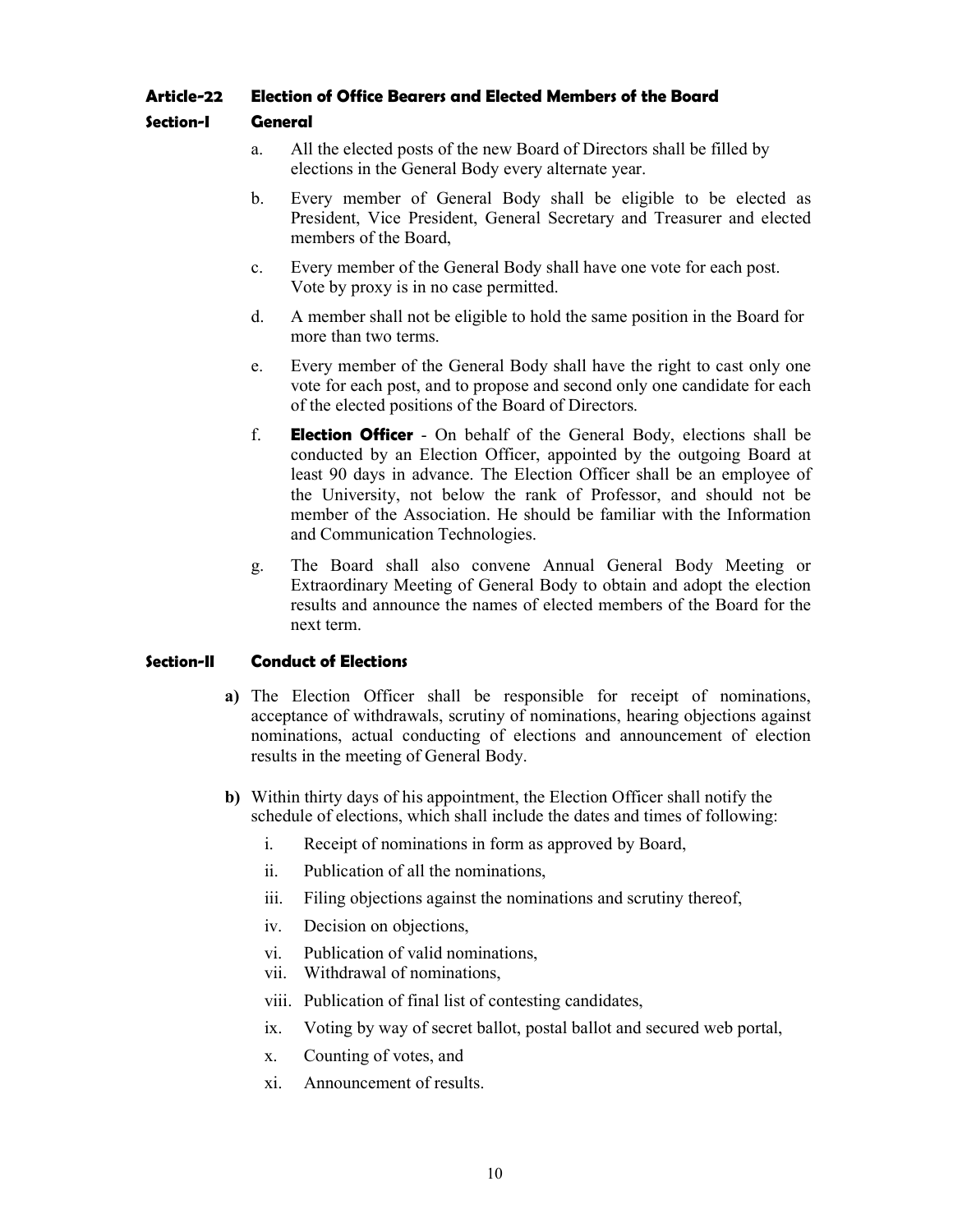## c) Nominations:

- i. Nominations shall be invited at least forty five days in advance of the General Body Meeting, by a general circular to all members and by hosting it on the Association"s website.
- ii. Every nomination shall be required to be duly proposed by at least one member of the General Body and seconded by any member of the General Body other than the proposers. Each nomination shall have the consent of the nominee.
- iii. No member shall nominate more than one candidate for the same post. No member shall second more than one candidate for the same post. No member, who nominates a candidate for a post, shall second another candidate for the same post. No member, who seconds a candidate, shall nominate another candidate for the same post. In case of any violation, the first entry shall be considered valid.

## d. List of Nominations, Scrutiny, Objections, Withdrawal and Final List of Contesting Candidates:

- i. Immediately next day after the closing date and time of the nominations, the Election Officer shall publish post-wise lists of all nominations for the information of the General Body and invite by giving two days, objections against validity of nominations.
- ii. Two days after the expiry of time for filing objections to nominations, the Election Officer shall scrutinize all nominations and decide all the objections and notify the names of candidates, whose nominations have been found to be valid and publish the same for the information of all the candidates and the General Body. Before taking a decision on the objections, the Election Officer shall give one day notice to the candidate against whom objection has been received, to explain his position. After taking the decision, the Election Officer shall give two days to valid candidates for withdrawal of their nominations.
- iii. Immediately thereafter, he shall publish the final list of contesting candidates.
- iv. If no valid nominations are issued for a post the Board of Director shall take appropriate action which shall be binding on all the relevant persons.
- e. Modes of Voting: Votes shall be polled in the following manner:
	- i. By secret ballots by members present in the General Body Meeting,
	- ii. Voting through , web portal with appropriate security measures", and
	- iii. Postal voting.

Illustration: A member can vote through any one of the modes listed above. If a member opts to vote through post, he shall not be entitled to vote by web portal or through secret ballot. Any member, who is unable to cast his vote through web portal with appropriate security measures, is entitled to cast his vote through secret ballot.

f. **One Chance to Vote:** Member shall get only one chance to vote and he may cast only one vote for each post. He may cast vote for any number of posts.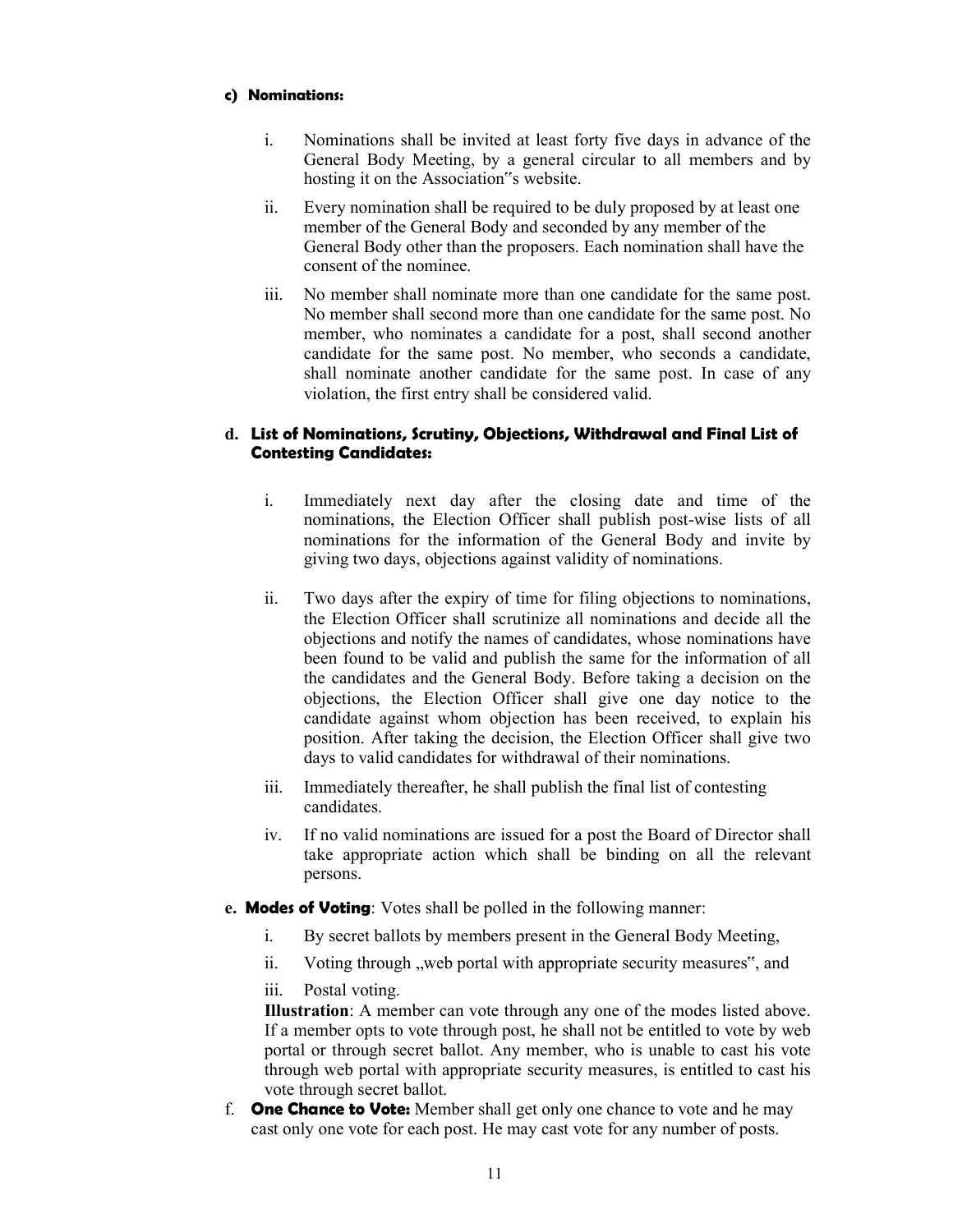g. Voting through web portal with appropriate security measures: Voting through web portal with appropriate security measures shall stop at the date and time immediately before the start of the voting by way of secret ballot.

11

h. Counting of Votes Polled and Declaration of Results: The counting of votes polled shall be done by the Election Officer in the following manner:

- i. Counting of votes polled by secret ballot shall be done immediately after the close of the in person voting in the presence of the committee members and the candidates or their authorized representatives present in the General Body Meeting.
- ii. Thereafter, the Election Officer shall count postal ballots in the GBM by opening the sealed cover.
- iii. Thereafter, the Election Officer shall count the votes polled through web portal with appropriate security measures.
- iv. After counting of web based votes polled, the Election Officer shall compile the result and announce them in the GBM. The result will be finally submitted in writing to the Secretary. The Secretary shall formally announce them as resolution in the General Body Meeting and shall be adopted as such. The Election Officer shall submit a report on the elections to the Secretary within a day thereafter.

## Section-III Schedule of Voting

Web polling shall be started not earlier than 7 days after the publication of final list of contesting candidates and end not earlier than 7 days thereafter. The web polling shall stop immediately before the start of voting through secret ballot.

#### Section-IV Model Code of Conduct for Candidates during Elections

- a. After the announcement of the Election Schedule by the Election Officer, all the powers of the Board shall cease to exist. Only normal executive functions and time bound matters shall be handled by Secretary and Treasurer. In extraordinary situations, the Board can exercise its power in consultation with and after approval from Election officer.
- b. Election Officer shall give opportunity to every candidate to host his manifesto on the website of the Association and to update it not more than five times. The Election Officer shall also give not more than five opportunities to every candidate to send his appeal through emails to the members of the General Body through the Association database of alumni.

#### Section-V Redress of Election Complaints:

The Board shall set up a committee of three persons of impeccable integrity and impartiality in consultation with Election Officer immediately after the announcement of Election to hear complaints and representations from the candidates and other members of the General Body and issue advice to the Election Officer or a candidate or any other person connected with elections, as deemed appropriate. They should be employees of the University and not below the rank Associate Professor and should not be member of the Association.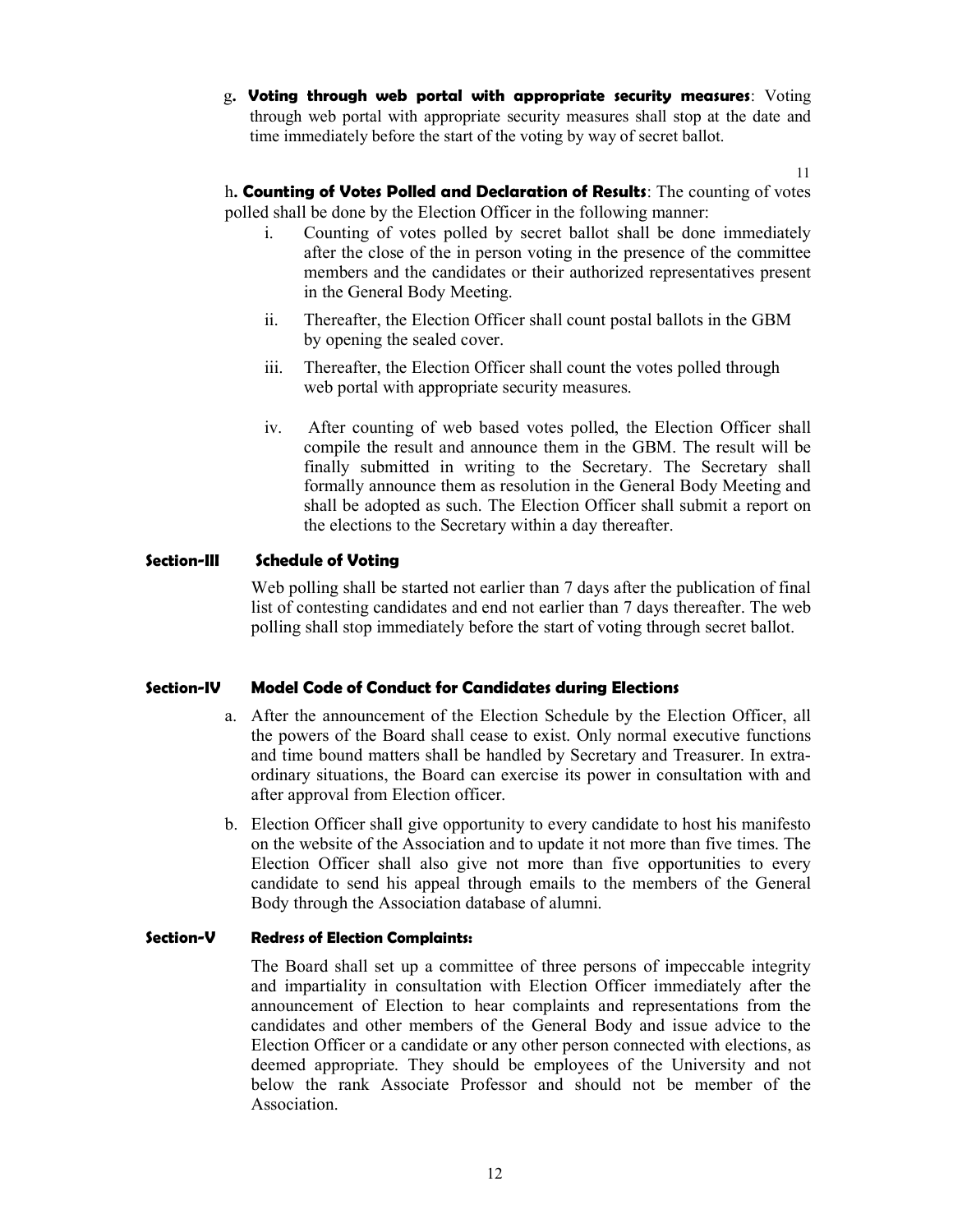## Section-VI Un-Filled Posts:

If any of the post of Office Bearer is not filled up during elections, the Election Officer shall conduct election for the same within three months as per procedure mentioned above. In respect of other elected members of the Board, the incoming Board shall be competent to nominate a member of the General Body subject to fulfilling conditions of membership as described in the relevant of the bylaws.

#### Article-23 Taking Over of Charge by New Board

The new Board shall take over the charge of the Association within one month of the elections.

## Article-24 Resignation by Members of Board

A member of the Board may tender resignation to the President or Secretary which shall be placed before the Board in its meeting, who shall be competent to take decision in the matter. As soon resignation is accepted, the concerned member shall cease to hold office.

#### Article-25 Board Member Position Falling Vacant

- **Section-I** If office of any Officer Bearers other than that of President and elected Member of the Board falls vacant after it has been filled, the Board shall be competent to make appointment against the vacancy by observing prescribed norms of eligibility of the candidate.
- **Section-II** However, in case of office of President falling vacant due to any reason and the tenure left is more than a year; it shall be filled by way of an election in accordance with the procedure given in the By-Law. In other circumstance, the Vice President, who has got the higher votes in the election, shall be appointed as President for the remainder of the term. The office of the Vice-President so falling vacant shall be filled up out of the elected members of the Board.

#### Article-26 Amendment in By-Laws of Association

- **Section-I** Any amendment in By-Laws of the Association shall be made by General Body in its Extraordinary General Body Meeting (EGBM) or in its Annual General Body Meeting (AGBM), convened in accordance with By-Law. Notwithstanding provision of any By-Law, amendment to By-Laws shall require voting by minimum of one hundred alumni and the motion shall deem to be passed if supported by a simple majority. In addition to voting by members present in the Extraordinary General Body Meeting (EGBM) or the Annual General Body Meeting (AGBM), a voting by the General Body of alumni shall be done through web portal with appropriate security measures.
- **Section-II** Notwithstanding the provisions of above By-Law, the Board of Directors may provisionally amend any of the By-Laws, effective immediately upon approval by at least two-third of the votes cast by the members in its meeting in which quorum shall be nine members. However, the provisional amendment should be brought to the General Body in accordance with the By-Law for approval or ratification by General Body within six months and before the end of the term of the Board. All provisional amendments of By-Laws shall be notified to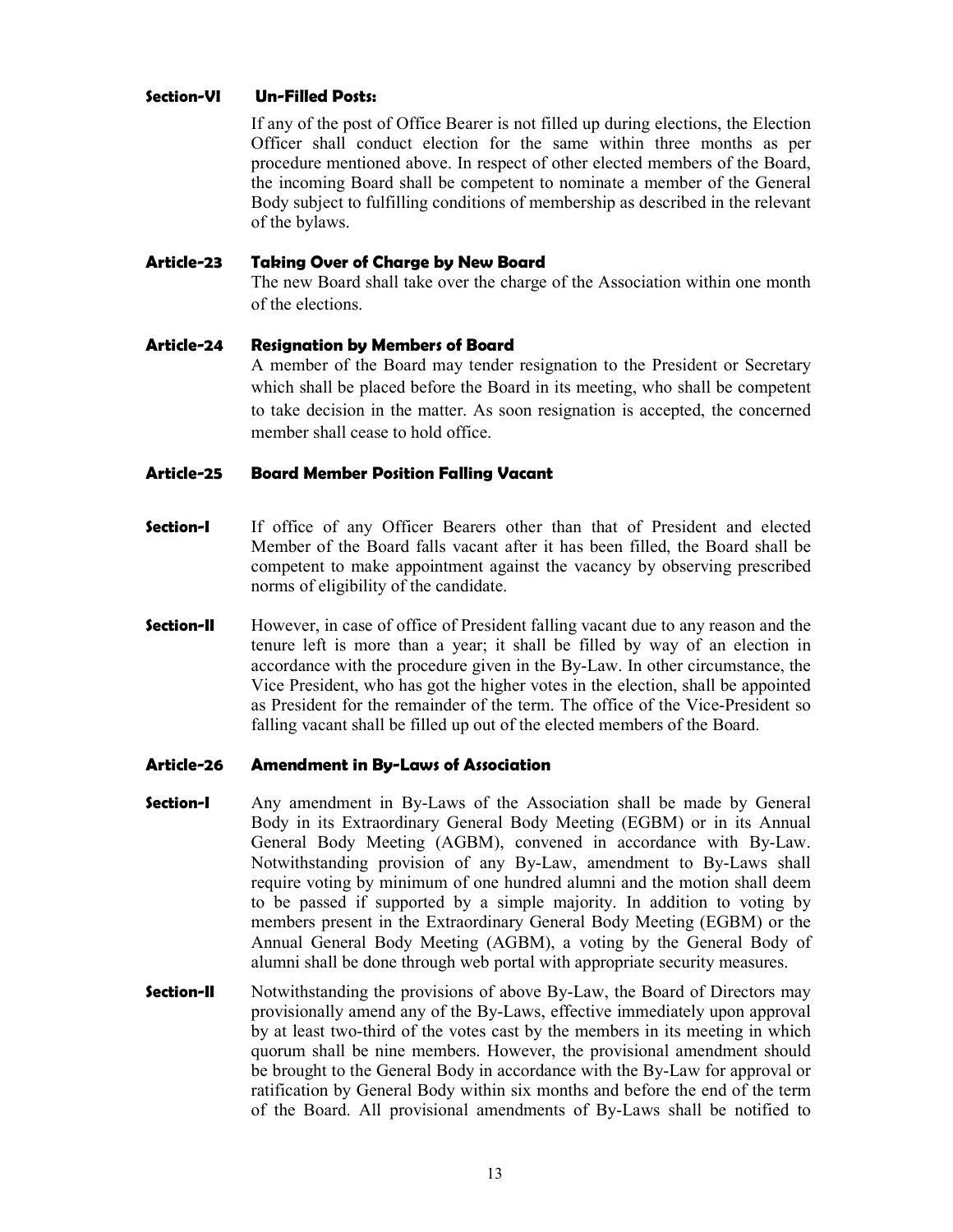members of the General Body immediately upon the decision of the Board of Directors.

#### Article-27 Dissolution

- **Section-I** Not less than two-third of the members of General Body in Extraordinary General Body Meeting (EGBM) shall determine whether the Association be dissolved, forthwith or at any further time agreed upon.
- **Section-II** If on the dissolution of the Association, there remains after the satisfaction of its debts and liabilities, any property or funds, whatsoever, the same shall not be paid or distributed among the members of the Association.
- **Section-III** The dissolution process shall be in accordance with the relevant provision of Societies Registration Act 1860.

#### Article-28 Indemnity

Every member of the Board shall be indemnified out of funds of the Association against all losses and expenses incurred in the bonafide discharge of his duties, except when it happens through his own willful neglect or dishonesty or malafide intention while discharging his duties or action resulting from willful disobedience of the law, bad faith or gross negligence.

## Article-29 Number of Vote

 No member shall have more than one vote at any of the meetings of the Association or its committee or sub-committee. However, in the meeting of the General Body, Board or any committee or sub-committee, the President or Chairman shall have a casting vote.

#### Article-30 Disqualification

 An Office Bearer, Elected Member, Nominated Member and Ex-officio Member of the Board shall be deemed to have vacated office if he is adjudicated or adjudged insolvent or is convicted by a court of law in any country for any offence involving moral turpitude or becomes of unsound mind or physically unfit or unable to act as such. The office so fallen vacant shall be filled up by Board.

#### Article-31 Dispute

 In case of any dispute arising between the Association and the other party, the provisions of Arbitration Act shall apply.

#### Article-32 Suspension/Termination of Membership and Impeachment:

- **Section-I** The membership of all the Regular and Life members shall cease and terminate if the annual subscription as prescribed in the byelaws is not paid within 60 days of expiry of a particular calendar year. The Board of Directors may however, at its discretion re-admit such a member on payment of all arrears of subscription.
- **Section-II** A member may be suspended by the Board of Directors if he indulges himself in any act detrimental to the interest of the Association.
- **Section-III** A suspended member may be expelled from the Association by the President on the recommendation of the Board of Directors.